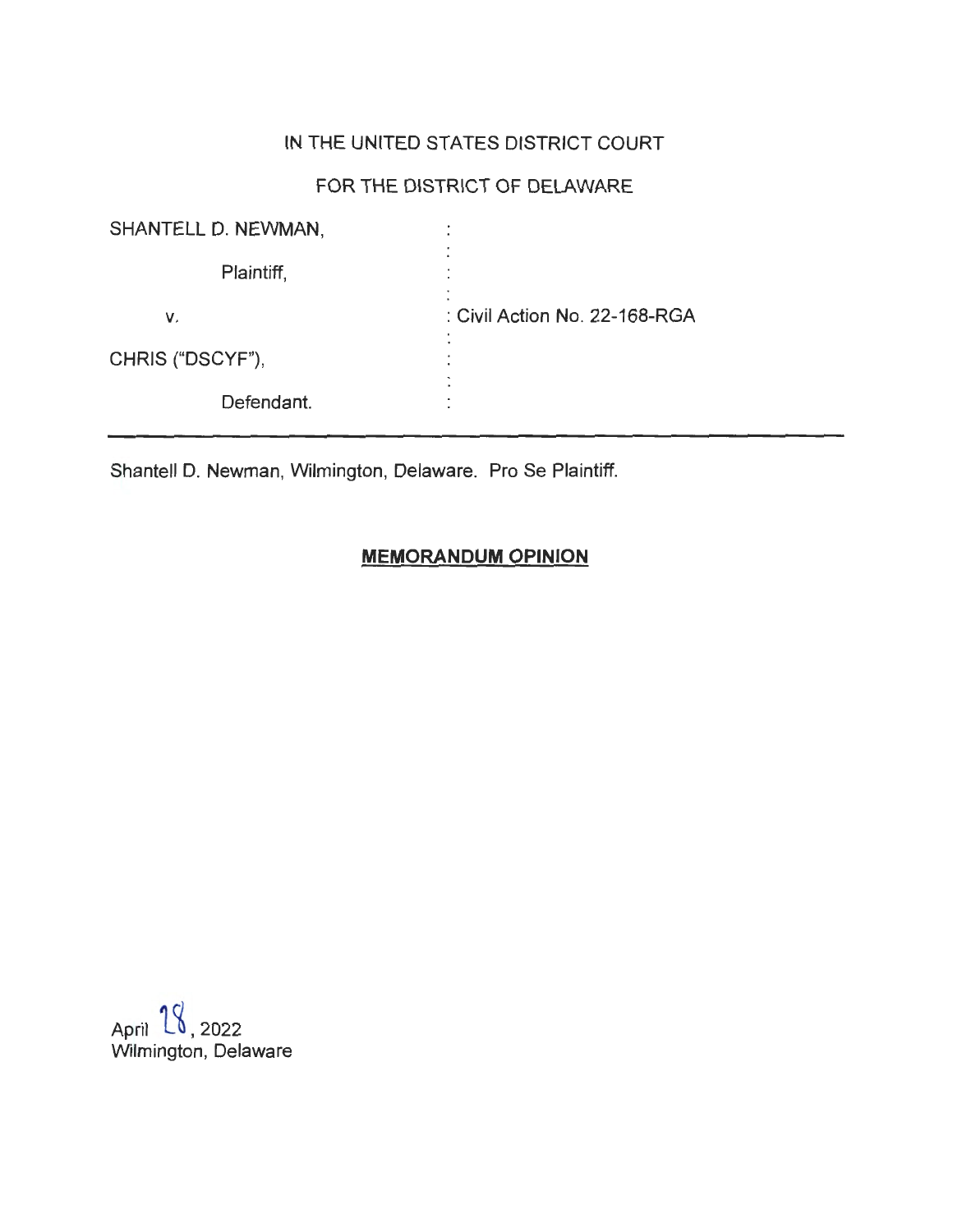VS. U.S. District

Plaintiff Shantell Newman appears pro se and has been granted leave to proceed in forma pauperis. (0.1. 4). She filed this case on February 7, 2022 alleging violations of her right to due process under the Fourteenth Amendment to the United States Constitution. (D.I. 2, D.I. 2-1). The Court proceeds to screen the Complaint pursuant to 28 U.S.C. § 1915(e)(2)(B).

#### **BACKGROUND**

The following facts are taken from the Complaint and assumed to be true for purposes of screening the Complaint. See Umland v. PLANCO Fin. Servs., Inc. , 542 F.3d 59, 64 (3d Cir. 2008). Plaintiff refers to an occurrence date of February 7, 2017, when the Department of Services for Children, Youth and their Families came to her home and harassed her. (D.I. 2 at 4). That same year, the police executed a warrant at Plaintiff's home, she was arrested, and her children removed from the home. (Id. at 5). Plaintiff seeks a reversal of the termination of parental rights as well as compensatory damages.  $(id.$  at 6-7).

#### **SCREENING OF COMPLAINT**

A federal court may properly dismiss an action sua sponte under the screening provisions of 28 U.S.C. § 1915(e)(2)(B) if "the action is frivolous or malicious, fails to state a claim upon which relief may be granted, or seeks monetary relief from a defendant who is immune from such relief." Ball v. Famiglio, 726 F.3d 448, 452 (3d Cir. 2013). See 28 U.S.C. § 1915(e)(2) (in forma pauperis actions). The Court must accept all factual allegations in a complaint as true and take them in the light most favorable to a prose plaintiff. Phillips v. County of Allegheny, 515 F.3d 224, 229 (3d Cir. 2008);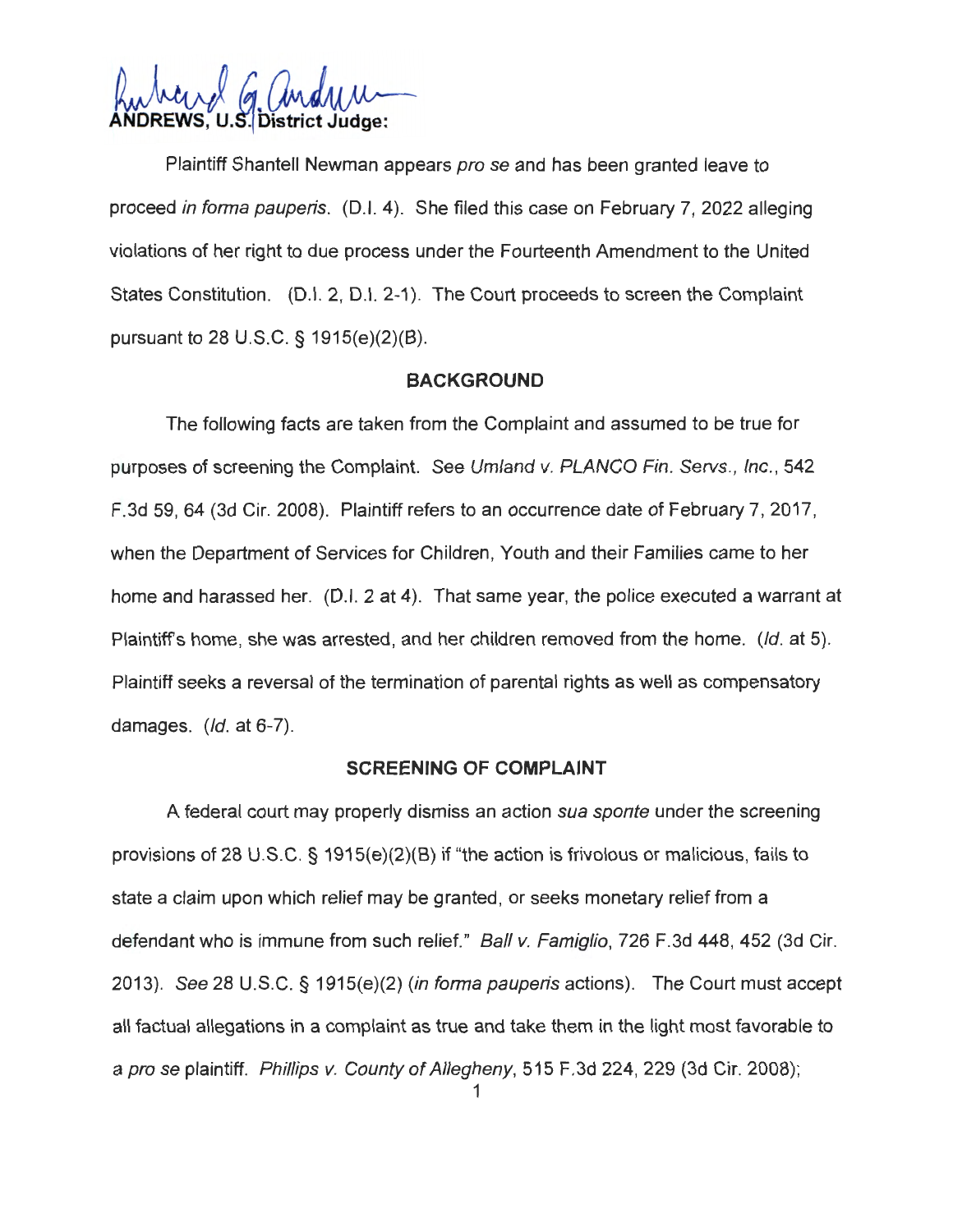Erickson v. Pardus, 551 U.S. 89, 93 (2007). Because Plaintiff proceeds pro se, her pleading is liberally construed and her Complaint, "however inartfully pleaded, must be held to less stringent standards than formal pleadings drafted by lawyers." Erickson v. Pardus, 551 U.S. at 94.

A complaint is not automatically frivolous because it fails to state a claim. See Dooley v. Wetzel, 957 F.3d. 366, 374 (3d Cir. 2020) "Rather, a claim is frivolous only where it depends 'on an "indisputably meritless legal theory" or a "clearly baseless" or "fantastic or delusional" factual scenario."' Id.

The legal standard for dismissing a complaint for failure to state a claim pursuant to§ 1915(e)(2)(8)(ii) and§ 1915A(b)(1) is identical to the legal standard used when ruling on Rule 12(b)(6) motions. Tourscher v. McCullough, 184 F.3d 236, 240 (3d Cir. 1999). However, before dismissing a complaint or claims for failure to state a claim upon which relief may be granted pursuant to the screening provisions of 28 U.S.C. §§1915 and 1915A, the Court must grant Plaintiff leave to amend her complaint unless amendment would be inequitable or futile. See Grayson v. Mayview State Hosp., 293 F.3d 103, 114 (3d Cir. 2002).

A well-pleaded complaint must contain more than mere labels and conclusions. See Ashcroft v. Iqbal, 556 U.S. 662 (2009); Bell Atl. Corp. v. Twombly, 550 U.S. 544 (2007). A plaintiff must plead facts sufficient to show that a claim has substantive plausibility. See Johnson v. City of Shelby, 574 U.S. 10 (2014). A complaint may not dismissed, however, for imperfect statements of the legal theory supporting the claim asserted. See id. at 11.

2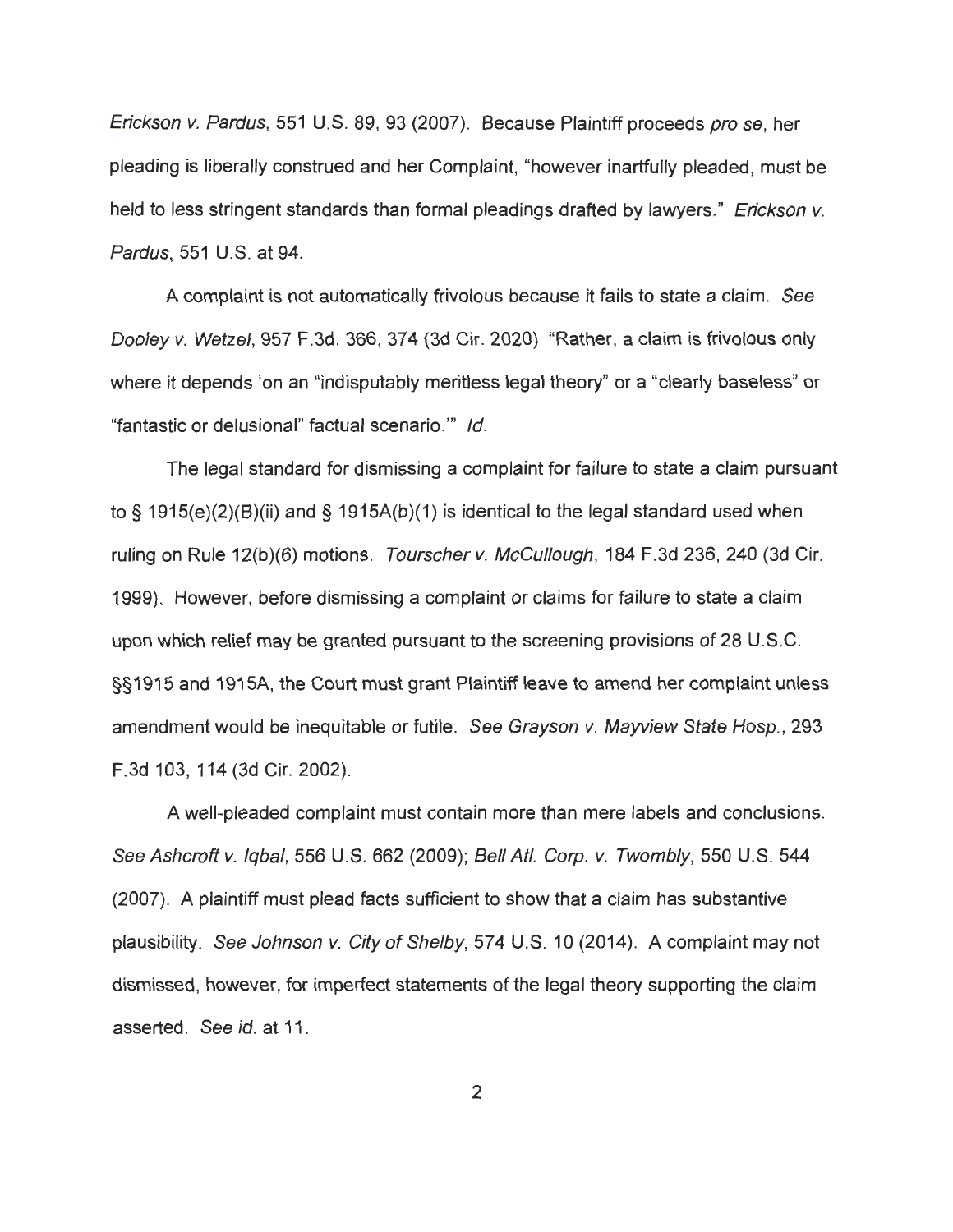A court reviewing the sufficiency of a complaint must take three steps: (1) take note of the elements the plaintiff must plead to state a claim ; (2) identify allegations that, because they are no more than conclusions, are not entitled to the assumption of truth; and (3) when there are well-pleaded factual allegations, assume their veracity and then determine whether they plausibly give rise to an entitlement to relief. Connelly v. Lane Constr. Corp., 809 F.3d 780,787 (3d Cir. 2016). Elements are sufficiently alleged when the facts in the complaint "show" that the plaintiff is entitled to relief. Iqbal, 556 U.S. at 679 (quoting Fed. R. Civ. P. 8(a)(2)). Deciding whether a claim is plausible will be a "context-specific task that requires the reviewing court to draw on its judicial experience and common sense." Id.

#### **DISCUSSION**

For purposes of the statute of limitations, § 1983 claims are characterized as personal injury actions. Wilson v. Garcia, 471 U.S. 261 , 275 (1985). In Delaware, § 1983 claims are subject to a two-year limitations period. See 10 Del. C. § 8119; Johnson v. Cullen, 925 F. Supp. 244, 248 (D. Del. 1996). Section 1983 claims accrue "when the plaintiff knew or should have known of the injury upon which its action is based." Sameric Corp. v. City of Philadelphia, 142 F.3d 582, 599 (3d Cir. 1998).

The statute of limitations is an affirmative defense that generally must be raised by the defendant, and it is waived if not properly raised. See Benak ex rel. Alliance Premier Growth Fund v. Alliance Capital Mgmt. L.P., 435 F.3d 396, 400 n.14 (3d Cir. 2006); Fassett v. Delta Kappa Epsilon, 807 F.2d 1150, 1167 (3d Cir. 1986). "Although the statute of limitations is an affirmative defense, sua sponte dismissal is appropriate when 'the defense is obvious from the face of the complaint and no further factual

3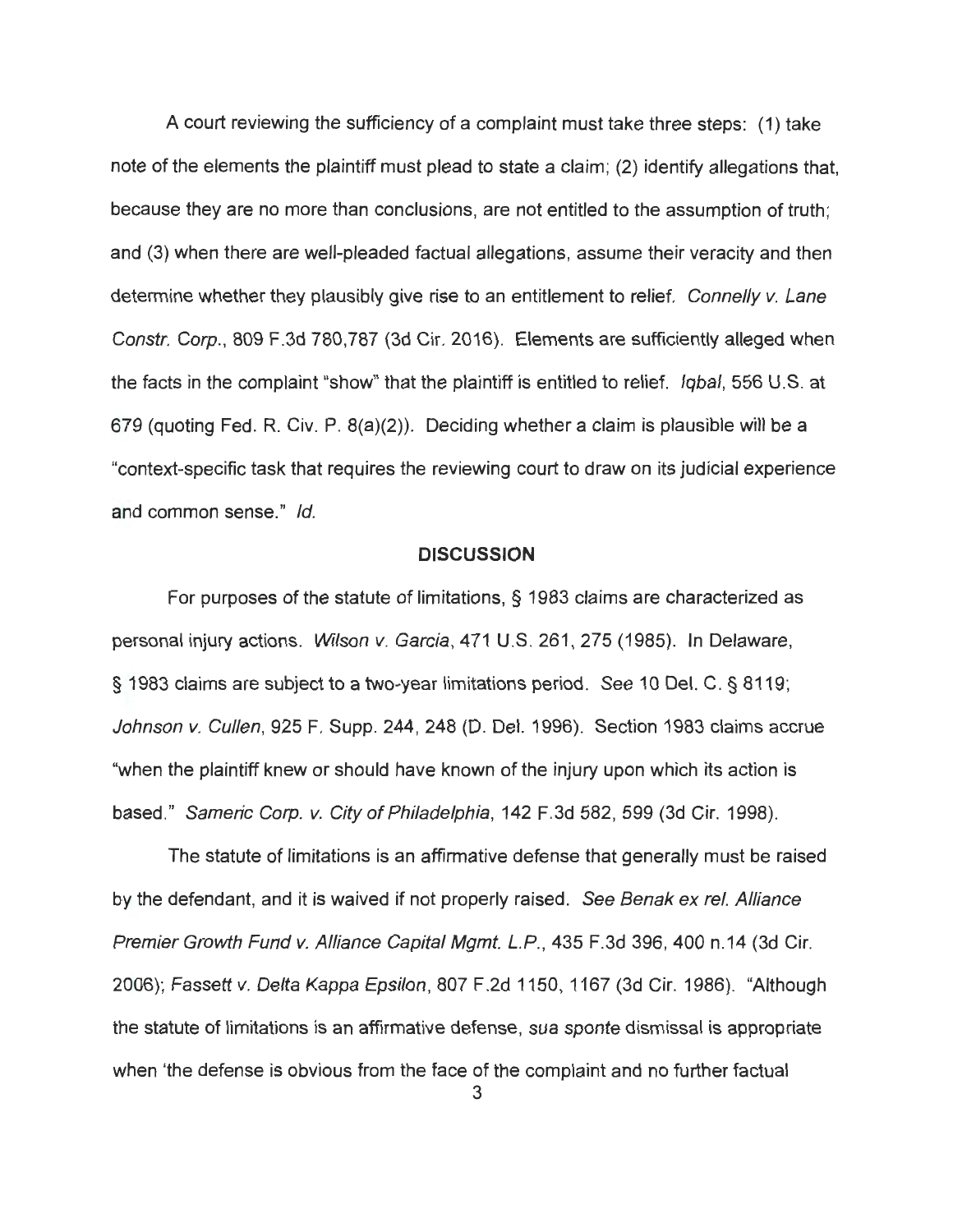record is required to be developed."' Davis v. Gauby, 408 F. App'x 524, 526 (3d Cir. 2010) (quoting Fogle v. Pierson, 435 F.3d 1252, 1258 (10th Cir. 2006)). Accordingly a court may dismiss a time-barred complaint sua sponte.

The Complaint alleges wrongful acts occurred in 2017. Plaintiff did not commence this action until February 7, 2022. It is evident from the face of the Complaint that all claims are barred by the two-year limitation period. Therefore, the Complaint will be dismissed.

### **CONCLUSION**

For the above reasons, the Court will dismiss the Complaint pursuant to 28 U.S.C. § 1915(e)(2)(B)(ii) as time-barred. The Court finds amendment futile. An appropriate Order will be entered .

4